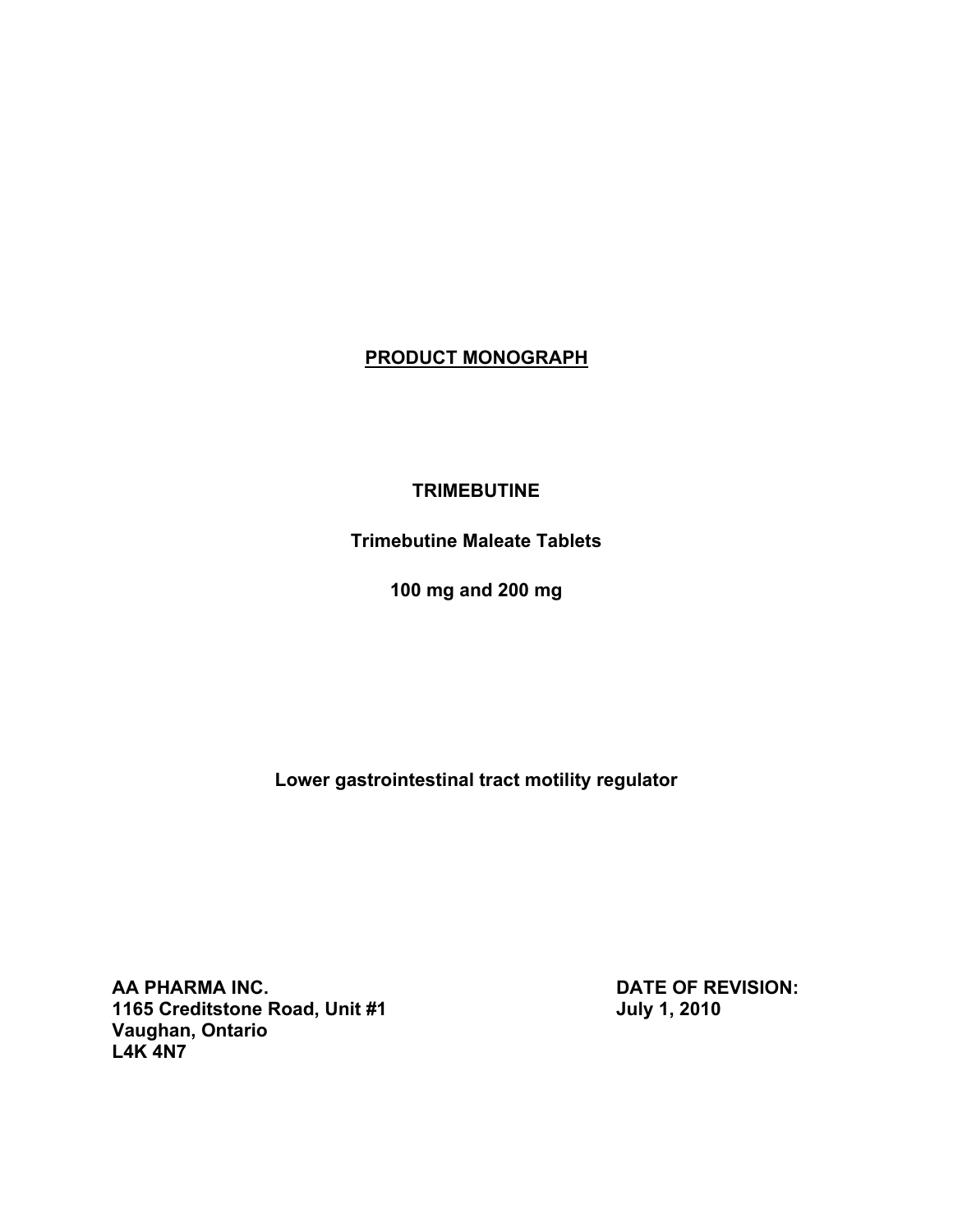### **PRODUCT MONOGRAPH**

TRIMEBUTINE Trimebutine Maleate Tablets 100 mg and 200 mg

## **THERAPEUTIC CLASSIFICATION**

Lower gastrointestinal tract motility regulator

## **ACTIONS AND CLINICAL PHARMACOLOGY**

Trimebutine maleate is a noncompetitive spasmolytic agent. It possesses moderate opiate receptor affinity and has a marked antiserotonin activity especially on 'M' receptors. It induces regulation of spontaneous activity and increases synchronization between electrophysiological spikes and contractions in isolated guinea pig taenia coli and ileum. However, it does not alter normal motility, but regulates abnormal intestinal activity.

### Comparative Bioavailability

A comparative bioavailability study was performed using healthy human volunteers. The rate and extent of absorption of trimebutine was measured and compared following oral administration of 1 x 200 mg of Trimebutine or Modulon tablets. The results from measured data are summarized as follows: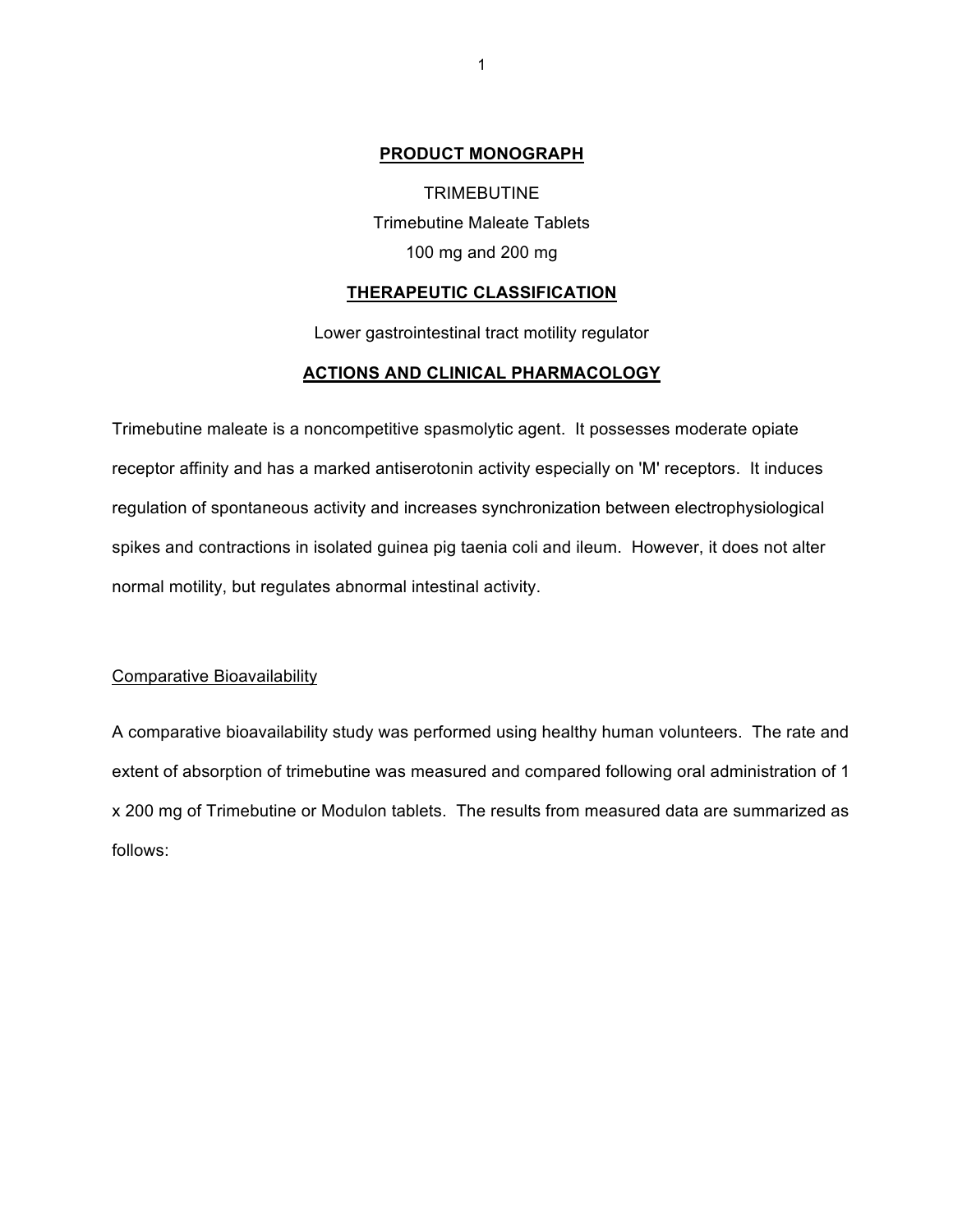| Summary Table of the Comparative Bioavailability Data                                           |                       |                       |                    |  |
|-------------------------------------------------------------------------------------------------|-----------------------|-----------------------|--------------------|--|
| Trimebutine Maleate (Dose: 1 x 200 mg) From Measured Data                                       |                       |                       |                    |  |
|                                                                                                 | Geometric Mean        |                       |                    |  |
|                                                                                                 | Arithmetic Mean (CV%) |                       | Ratio of Geometric |  |
| Parameter                                                                                       | Trimebutine           | Modulon <sup>®+</sup> | Means $(\%)^{**}$  |  |
| $AUC_T$                                                                                         | 55.7                  | 61.4                  | 90.8               |  |
| $(ng \cdot hr/mL)$                                                                              | 69.6 (61)             | 75.1 (59)             |                    |  |
| AUC <sub>I</sub>                                                                                | 59.1                  | 65.3                  | 91.8               |  |
| $(ng \cdot hr/mL)$                                                                              | 73.8 (63)             | 79.9 (60)             |                    |  |
| $C_{\text{max}}$                                                                                | 36.7                  | 42.1                  | 87.1               |  |
| (ng/mL)                                                                                         | 49.3 (77)             | 52.2(64)              |                    |  |
| $T_{\text{max}}$ (hr)*                                                                          | 0.80(47.4)            | 0.70(28)              |                    |  |
| $t_{1/2}$ (hr)*                                                                                 | 2.77(63)              | 3.11(66)              |                    |  |
| $\star$<br>Arithmetic means (CV%).                                                              |                       |                       |                    |  |
| $***$<br>Based on the least squares estimate.                                                   |                       |                       |                    |  |
| $\dagger$<br>Modulon <sup>®</sup> is manufactured by Axcan Pharma, and was purchased in Canada. |                       |                       |                    |  |

## **INDICATIONS AND CLINICAL USE**

TRIMEBUTINE (trimebutine maleate) is indicated:

– for the treatment and relief of symptoms associated with the irritable bowel syndrome (spastic

colon); and

– in postoperative paralytic ileus in order to accelerate the resumption of the intestinal transit following abdominal surgery.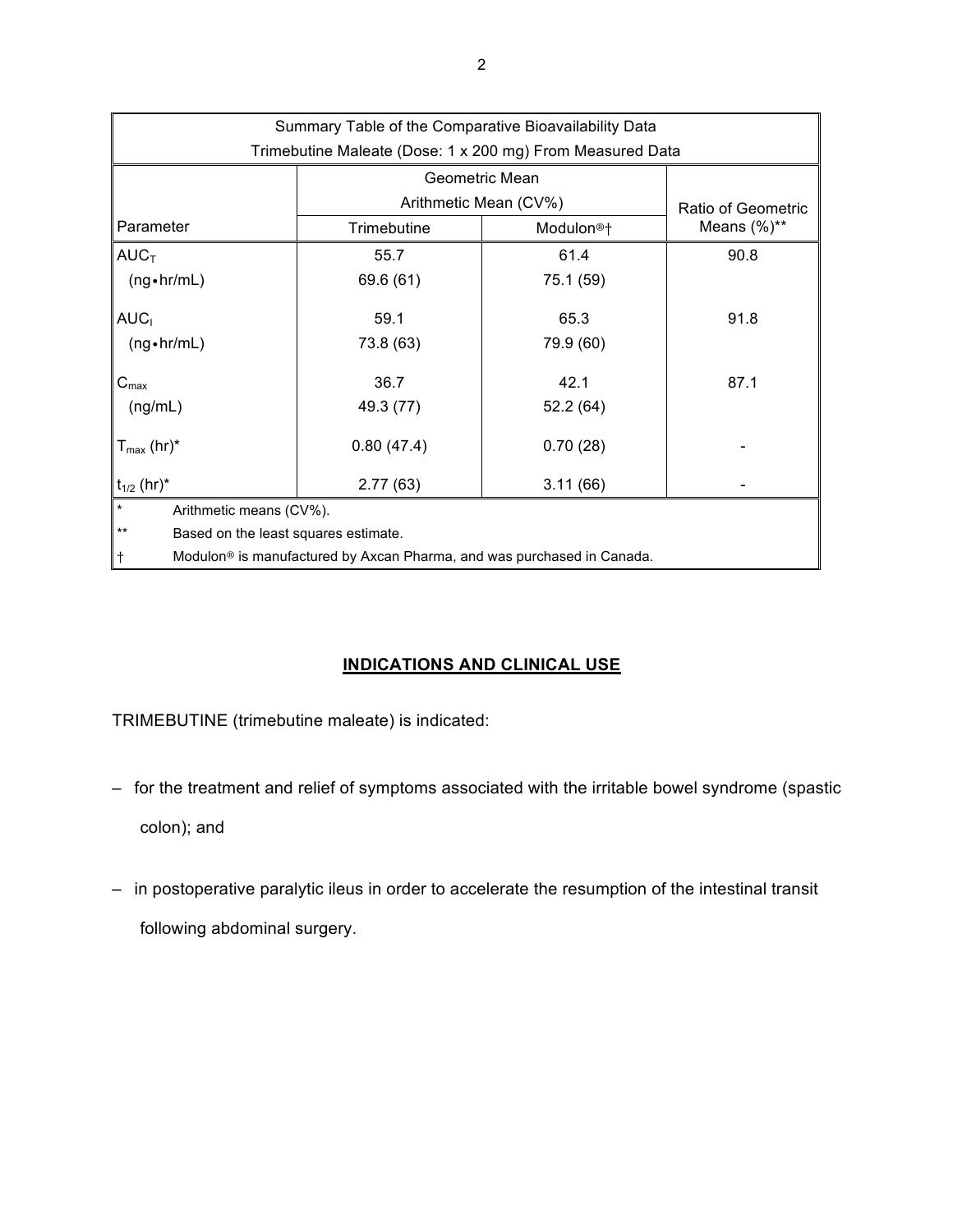## **CONTRAINDICATIONS**

TRIMEBUTINE (trimebutine maleate) is contraindicated in patients with known hypersensitivity to trimebutine maleate or any of the excipients.

No other contraindications have been identified at this time.

## **WARNINGS**

Although teratological studies have not shown any drug related adverse effects on the course and outcome of pregnancy in laboratory animals by both oral and parenteral routes, the use of TRIMEBUTINE (trimebutine maleate) in pregnant women is not recommended.

Pediatric Use: TRIMEBUTINE is not recommended for use in children under 12 years of age.

## **PRECAUTIONS**

Drug interactions: Animal studies have shown that trimebutine maleate increases the duration of d-tubocurarine-induced curarization. No other drug interactions have been observed during clinical trials or otherwise reported.

## **ADVERSE REACTIONS**

In clinical studies, adverse effects of mild to moderate nature occurred in 7% of the patients treated with trimebutine maleate. No single side effect occurred in more than 1.8% of the patients and some of these might have been related to the patients' condition rather than the medication. The commonly reported adverse effects are as follows: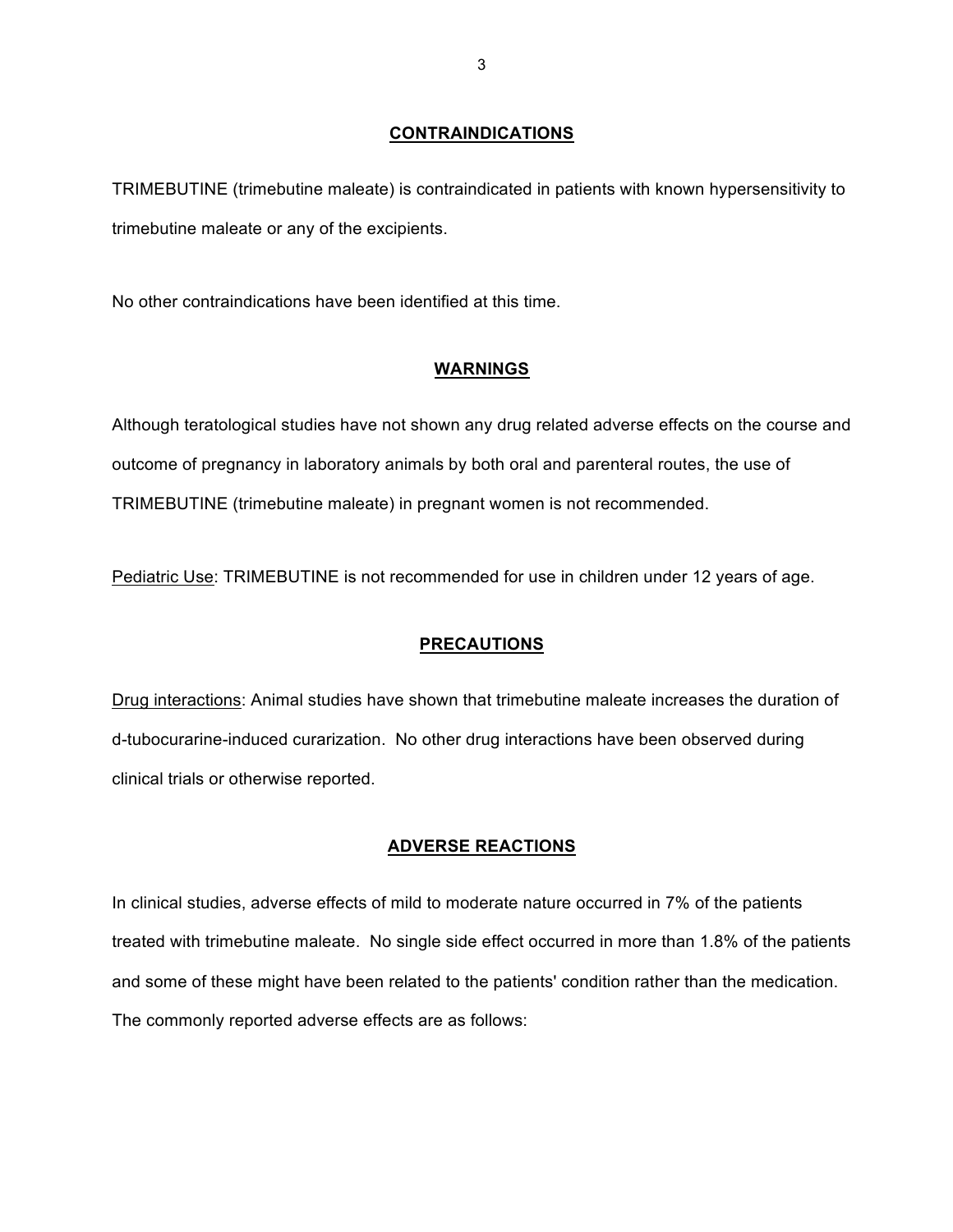Gastrointestinal: dry mouth, foul taste, diarrhea, dyspepsia, epigastric pain, nausea and constipation were reported in a total of 3.1% of the patient population;

CNS: drowsiness, fatigue, dizziness, hot/cold sensations and headaches were reported in 3.3%;

Allergic reactions: rash in 0.4% of the patients; and

Miscellaneous effects: menstrual problems, painful enlargement of breast, anxiety, urine retention and slight deafness were also infrequently reported.

## **SYMPTOMS AND TREATMENT OF OVERDOSAGE**

No evidence of overdosage has been reported to date. However, if overdosage should occur following oral administration of TRIMEBUTINE (trimebutine maleate), gastric lavage is recommended. Treatment should be made according to the symptoms observed.

## **DOSAGE AND ADMINISTRATION**

The adult recommended dose is up to 600 mg daily in divided doses. It may be administered as two 100 mg tablets three times daily before meals or one 200 mg tablet three times daily before meals.

## **PHARMACEUTICAL INFORMATION**

## Drug Substance

Proper/Common Name: Trimebutine maleate

Chemical Name: 2-dimethylamino-2-phenyl-butyl-3,4,5-trimethoxybenzoate maleate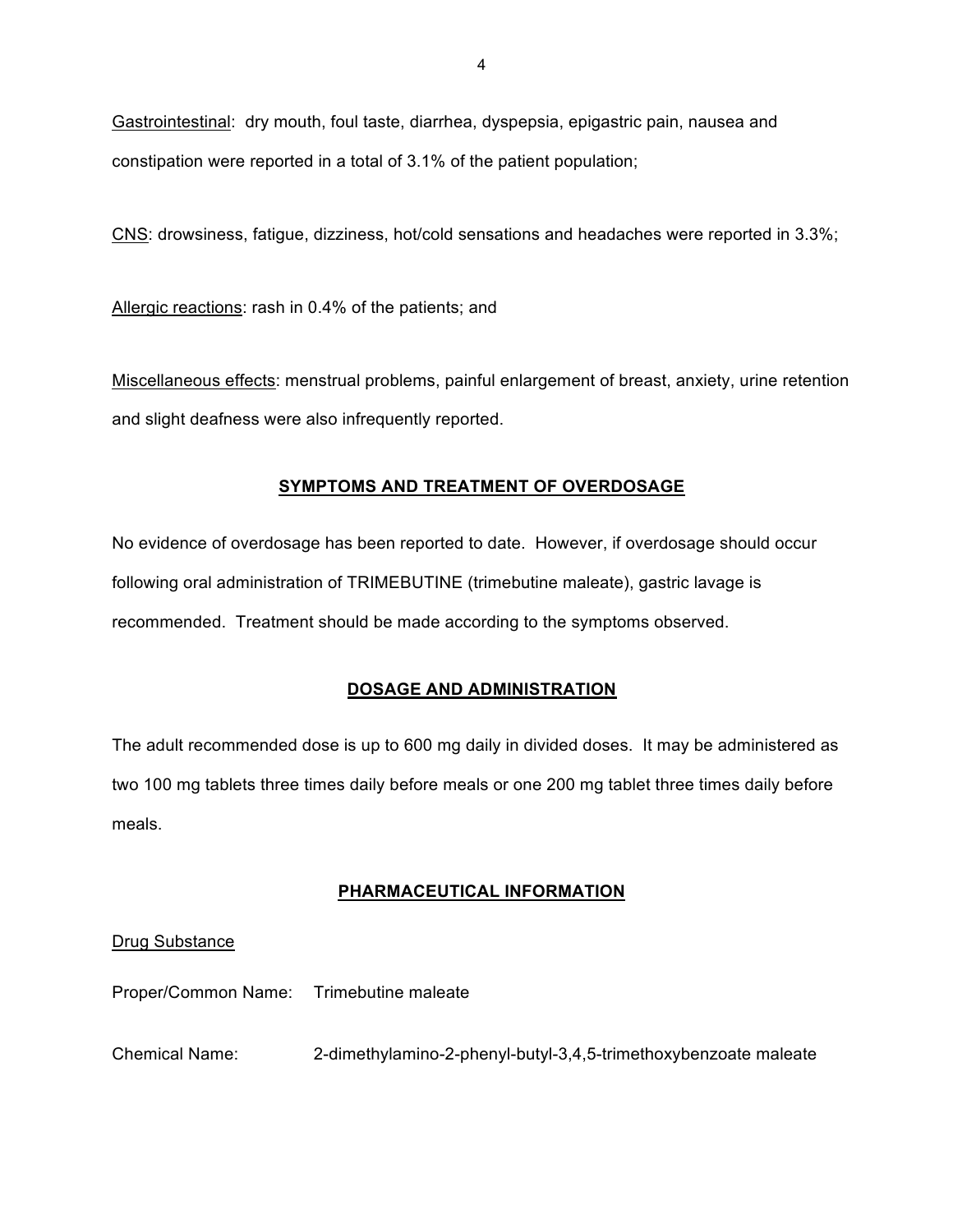Molecular Formula: C<sub>22</sub>H<sub>29</sub>NO<sub>5</sub>XC<sub>4</sub>H<sub>4</sub>0<sub>4</sub>

Structural Formula:



Molecular Weight: 503.6

Description: Trimebutine is a white to off-white powder practically insoluble in water, sparingly soluble in ethanol, ether, n-hexane, methanol and freely soluble in acetone and chloroform. Melting point: 78˚ to 82˚ C

> Trimebutine maleate: The maleate salt of trimebutine  $(C_{22}H_{29}NO_5XC_4H_4O_4$ ; M.W.: 503.6) is a white to off-white powder (M.P. 128˚ - 134˚ C) very slightly soluble in ether and n-hexane, sparingly soluble in water, soluble in acetone, ethanol and methanol and freely soluble in chloroform.

## Composition

In addition to trimebutine maleate, TRIMEBUTINE 100 mg and 200 mg tablets contain the nonmedicinal ingredients magnesium stearate and methylcellulose.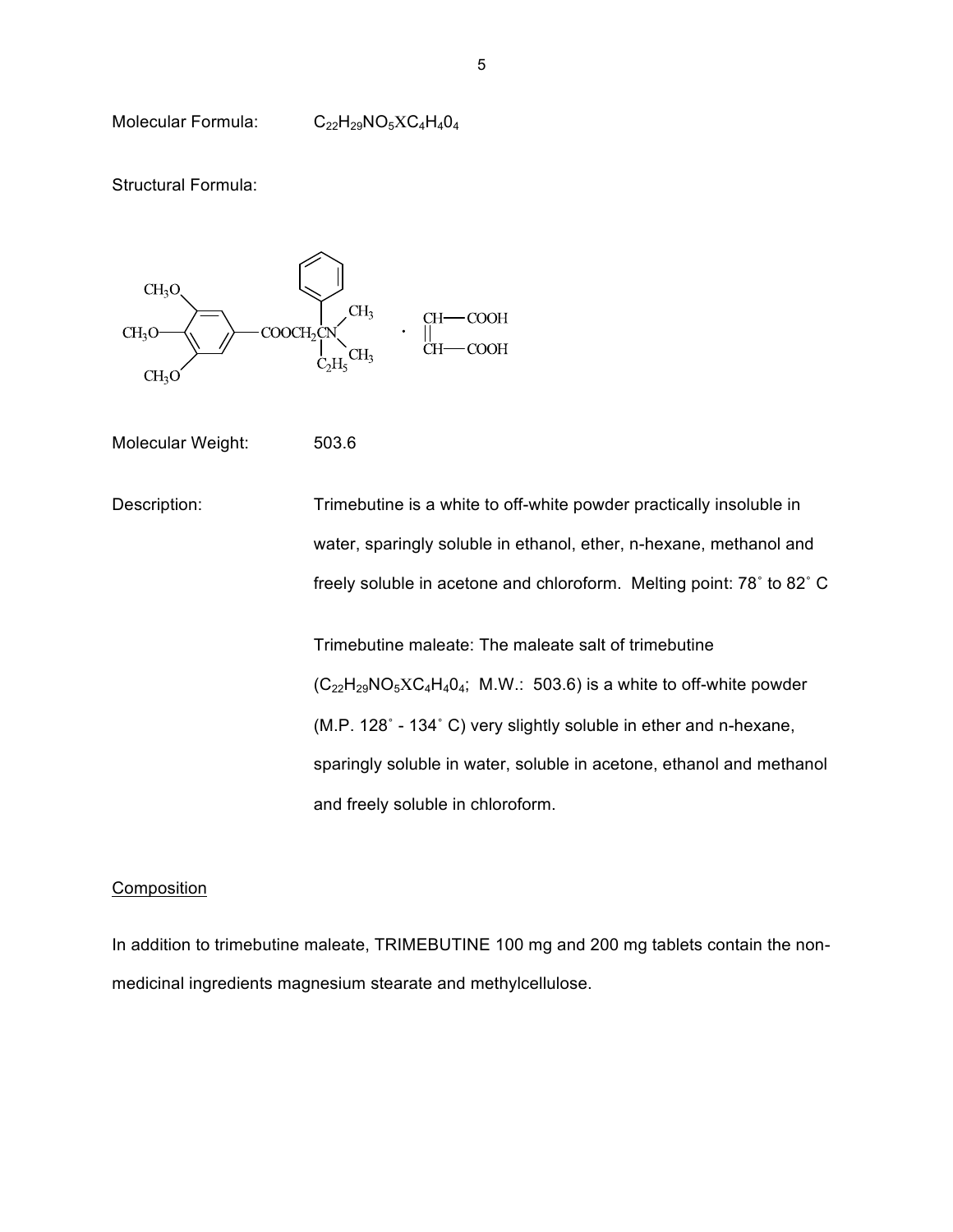#### Stability and Storage Recommendations

Store at room temperature (15-30˚C).

#### **AVAILABILITY OF DOSAGE FORMS**

TRIMEBUTINE 100 mg: each white, round, biconvex tablet, scored and engraved "TMB" over "100" on one side contains 100 mg of trimebutine maleate. Available in bottles of 100, 250 and 500, and in unit dose packages of 100.

TRIMEBUTINE 200 mg: each white, round, biconvex tablet, scored and engraved "TMB" over "200" on one side contains 200 mg of trimebutine maleate. Available bottles of 100, 250 and 500, and in unit dose packages of 100.

#### **PHARMACOLOGY**

#### ANIMAL PHARMACOLOGY

In isolated smooth muscle preparations, trimebutine maleate was shown to be a noncompetitive spasmolytic agent. It was found to be as active as papaverine against acetylcholine, histamine, barium or serotonin on 'D' receptors; however, it was more active against nicotine or serotonin on 'M' receptors. This potent antiserotonin activity is non-specific and may be, as least partly, attributed to its local anaesthetic activity, as shown in comparative studies with lidocaine. Using membrane preparations of whole rat brain and guinea pig intestine, trimebutine maleate was shown to bind to opiate receptors with moderate affinity.

Electrophysiological studies have shown that trimebutine maleate exerts a strong spasmolytic papaverine-like activity together with an evident, unusual stimulation of spontaneous activity. It induced a marked regularization of spontaneous activity with an increase in the amplitude of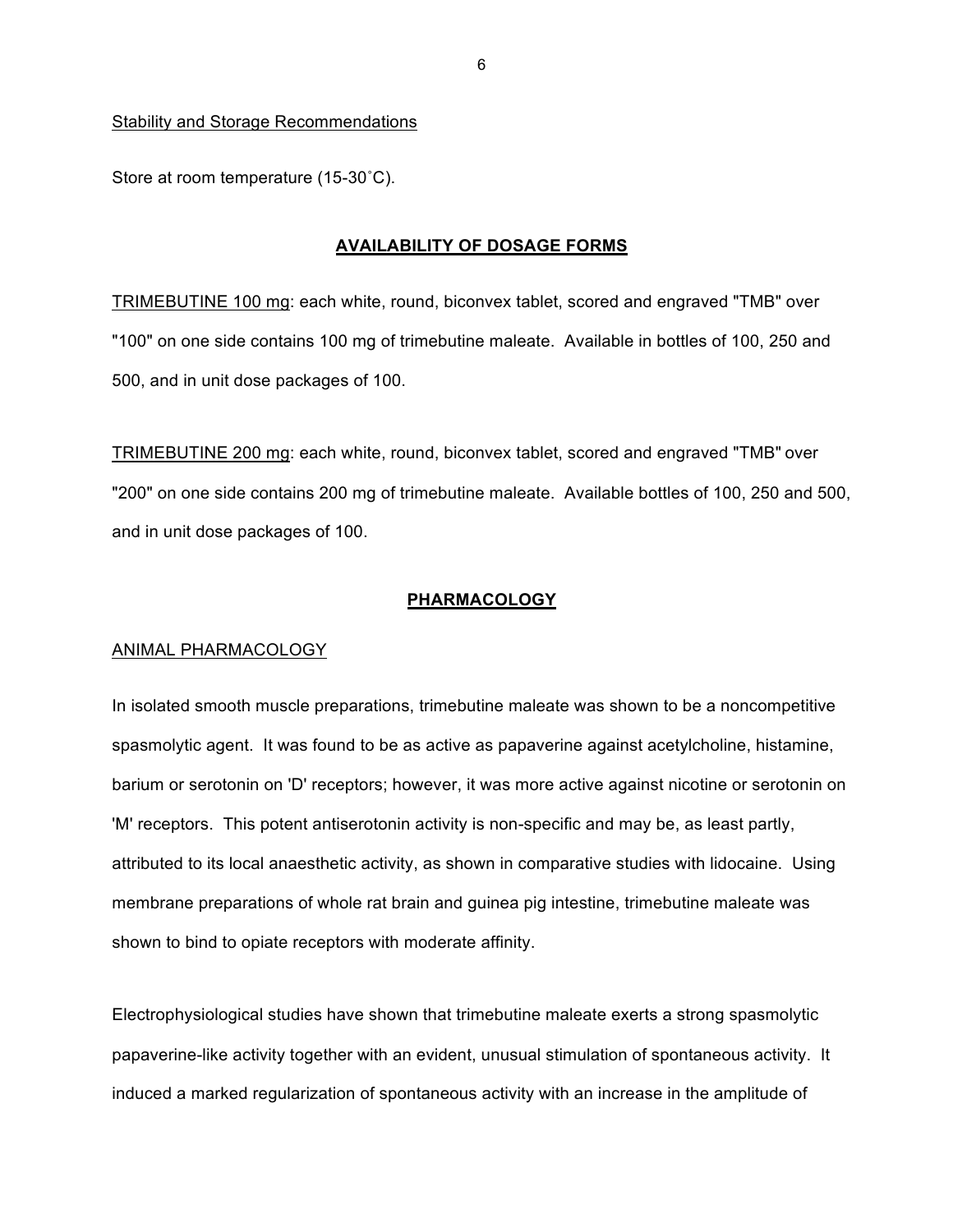contractions. A clear synchronization with the appearance of large regular spikes closely coupled to the single contractions was also noted. However, unlike quinidine-like drugs, the membrane resistance was not concomitantly increased.

The effects of trimebutine maleate on the mechanical and electrical activity of the intestine are not prevented by atropine or hexamethonium, but the spasmolytic activity is counteracted by an increase in calcium concentration.

In vivo, trimebutine maleate did not alter normal intestinal transit time in mice and rats, but regularized abnormal intestinal activity by increasing transit time when abnormally low or by decreasing it when abnormally high, thus returning transit time towards normal values. A similar regularizing effect was noted on Oddi's sphincter in rabbits. It was less active than atropine against the intestinal spasmogenic effect of methacholine, but more active than papaverine against other spasmogens such as barium or prostigmine in mice, rats and rabbits.

The effect of trimebutine maleate administered orally or intravenously was studied in conscious or anaesthetized rabbits, dogs and sheep and the mechanical and/or electrical activity was recorded in some or all of the following segments: stomach, duodenum, jejunum, ileum and colon. Gastric activity remained unaltered or was slightly depressed; the depressant effect was much less than that with N-butylscopolamine and atropine and more than with papaverine, while metoclopramide had the opposite effect. The activity of the small intestine was markedly increased, more in the duodenum than in the jejunum and ileum and preferentially in those segments with irregular intestinal activity. This effect was more pronounced with trimebutine maleate than with metoclopramide, while papaverine had a depressant effect. In dog colon, trimebutine maleate had a less pronounced but more sustained effect which consisted of a stimulant action on circular muscles coupled with an inhibitory action on longitudinal muscles. In the rabbit, the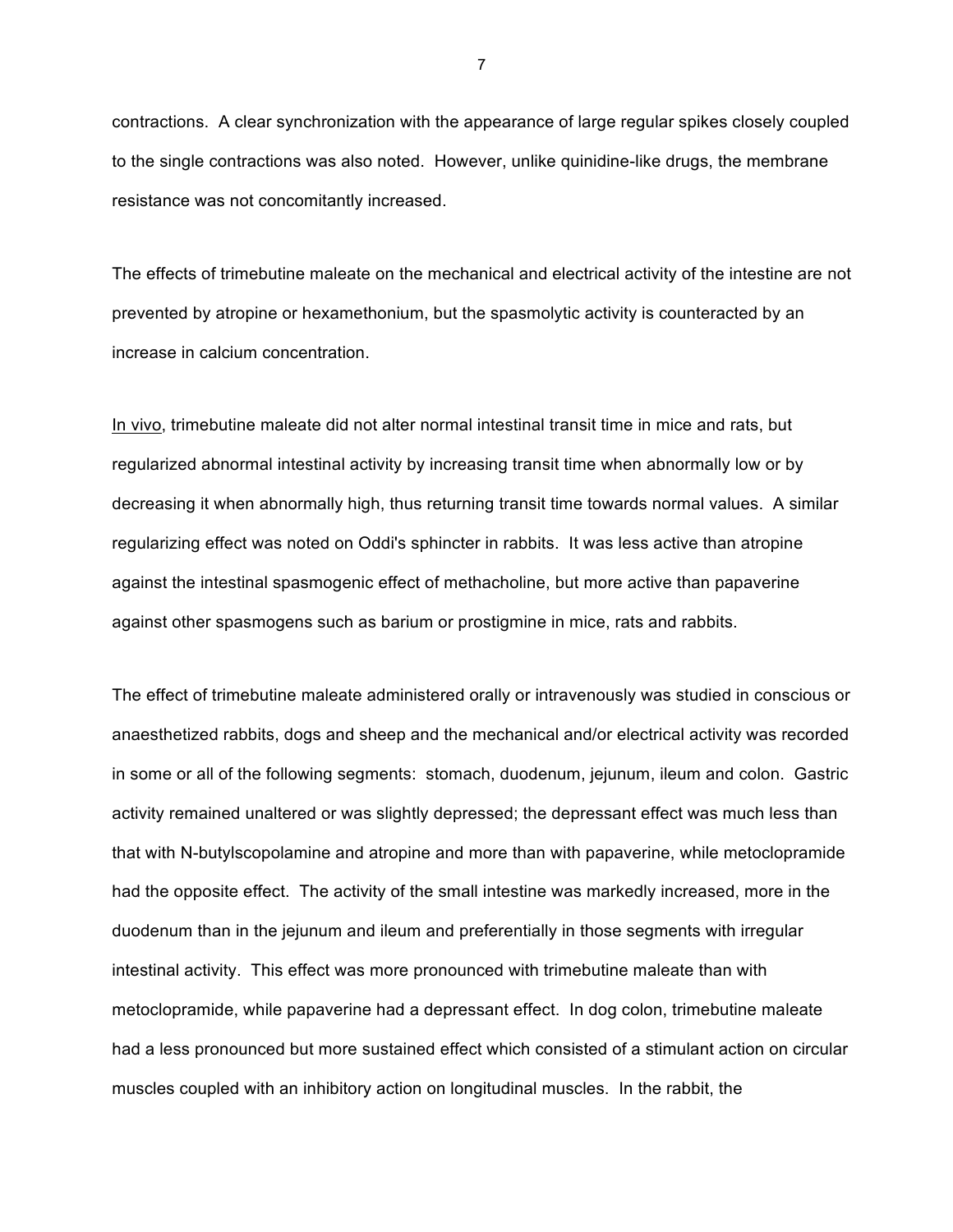experimentally-induced hyperpolarization of the colon was decreased in amplitude or suppressed, while a facilitory effect on synaptic excitatory potentials was noted which might have been related to an action on purinergic neurones. No other noticeable effects were observed on the gastrointestinal tract.

Trimebutine maleate was shown to be a potent local anaesthetic with activity which is greater in magnitude and longer in duration than cocaine, procaine and lidocaine.

On the central nervous system, trimebutine maleate dosed at 2-30 mg/kg i.v., 2-100 mg/kg i.p. and 2-500 mg/kg p.o. in mice, rats and rabbits produced some of the following effects depending upon the species, the dosage and the route of administration: reduced spontaneous activity, hypotonia, slight sedation and impairment of cortical reactivity, increased sleep duration and decreased duration of induced hyperactivity, anticonvulsant activity and amidopyrine-like analgesia. Trimebutine maleate depressed respiration rate and amplitude and produced respiratory arrest at high doses.

In the cardiovascular system of dogs and rabbits, trimebutine maleate produced vasodilation as illustrated by increased coronary and femoral blood flow, and a dose related, but transient fall in systolic and diastolic blood pressure; ECG was not modified.

#### PHARMACOKINETICS

Metabolic studies in rat, dog and man showed that  $C<sup>14</sup>$ -trimebutine maleate or its free base is rapidly absorbed after oral administration. Peak plasma concentrations of radioactivity were observed within one hour in man and rat and within two to four hours in the dog.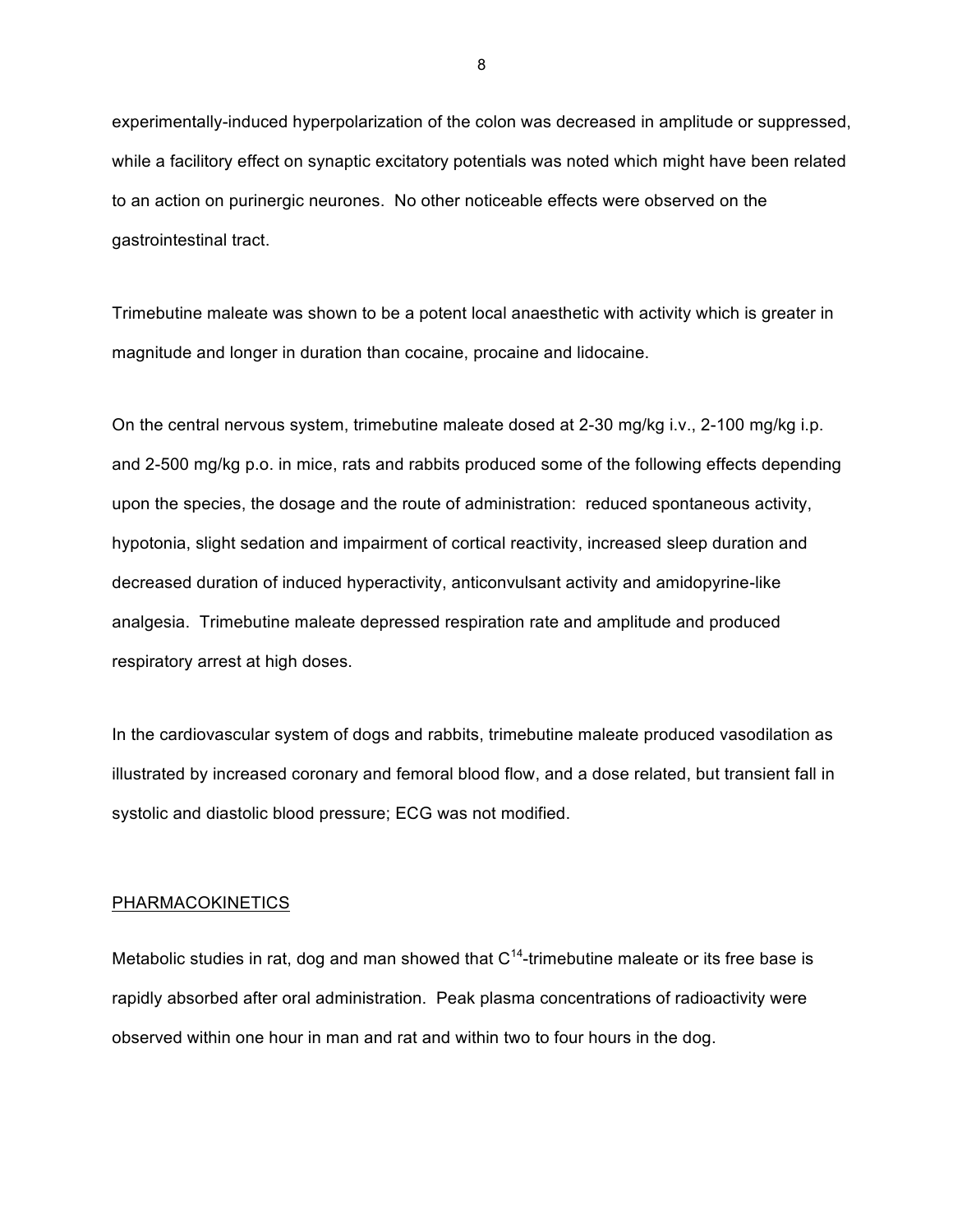Plasma radioactivity in man indicated a kinetic model with central and peripheral compartments and a mean distribution half-life of 0.66 hour. Tissue distribution studies showed high concentration of the radiolabelled drug in the stomach and the intestinal walls of rat and in the major organs of metabolism and excretion in mice. Placental transfer without teratogenic effect was observed in the rat. Protein-binding was less than 5% in vivo (rat plasma) and in vitro (bovine serum albumin).

Urine was the main route of elimination in all species while a small percentage (5-12%) of radioactivity was detected in the faeces. The plasma half-life of trimebutine was short, but the elimination half-life of radioactivity was approximately 10-12 hours in man and rat. In the rat, an entero-hepatic circulation was also demonstrated.

Extensive metabolism of the parent compound was indicated since less than 2.4% of the urinary radioactivity was found as unchanged drug in all species. The livers of rat and dog appeared to be the major site of hydrolysis of the ester and also capable of a "first pass" metabolism.

The main urinary metabolites in all species were 2-amino (I) or 2-methylamino (II) or 2 dimethylamino-2-phenylbutan-1-ol (III). These three metabolites plus mono-N-desmethyl trimebutine (IV) were also shown in plasma; the major component was III in rat and dog and IV in man. Sulphate and/or glucuronic acid conjugation was also shown to play an important role in metabolism.

#### CLINICAL PHARMACOLOGY

Clinical data have confirmed the regulating effects of trimebutine maleate on lower gastrointestinal tract. This data is based on intestinal electromyographic recordings or by stool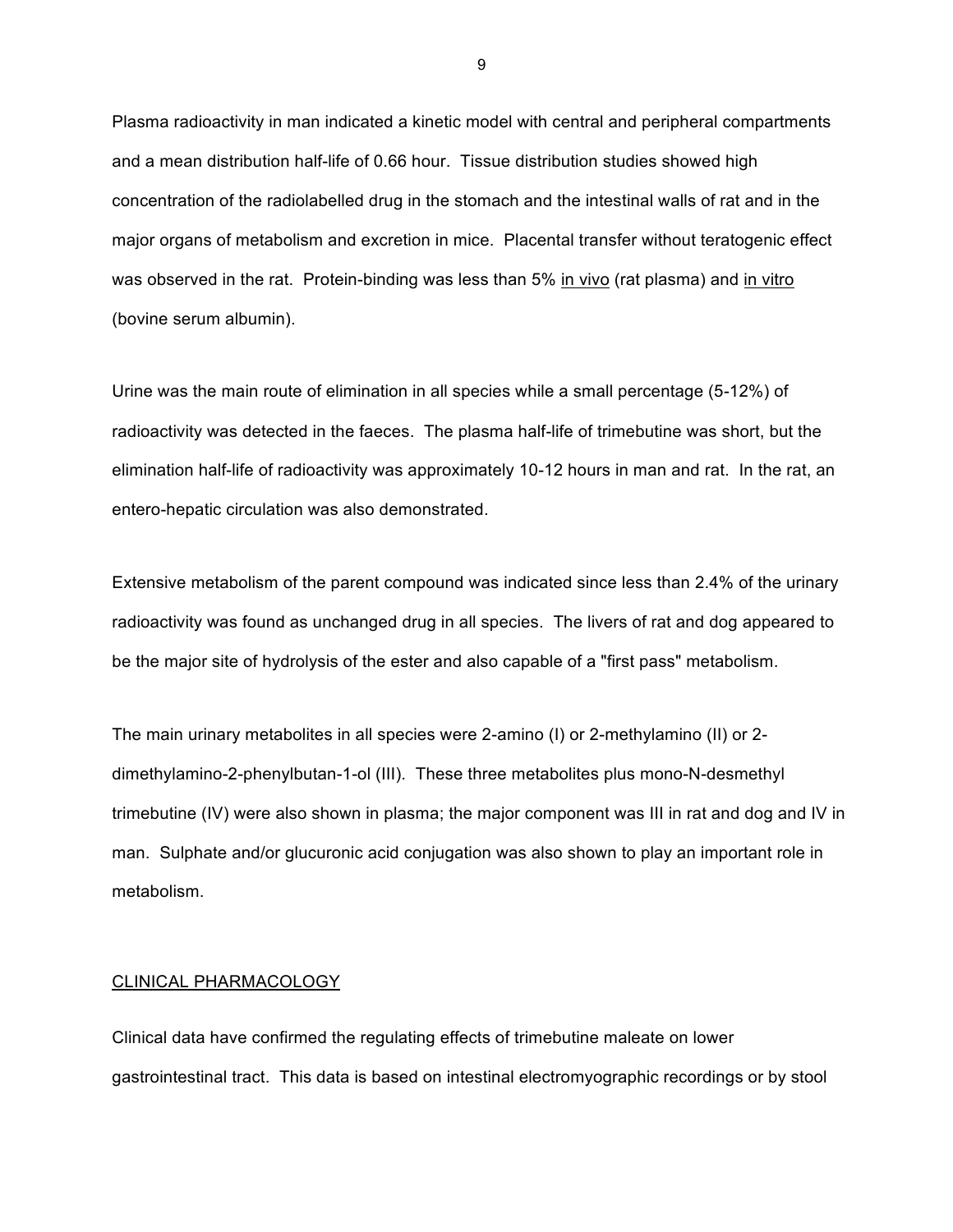transit time determinations in patients with postoperative paralytic ileus or in patients suffering from irritable bowel syndrome (lBS). In addition, these regulating effects were also confirmed by sigmoid motor activity in patients with hypo or hypersigmoid activity.

## Irritable Bowel Syndrome

Trimebutine maleate has been extensively used in various clinical trials involving subjects with irritable bowel syndrome. A total of 18 studies were conducted on 744 patients to evaluate the effects of trimebutine maleate. Eleven of these 18 studies were double-blind controlled trials (363 patients) in which trimebutine maleate was compared with placebo. In three other controlled trials (130 patients), trimebutine maleate was compared with mebeverine, a papaverine-like drug, and the remaining four trials (251 patients) were of open design.

Among the controlled studies, three were short-term (3-day treatment) involving 197 patients and eight were medium-term (2 - 4 weeks treatment) studies with a total population of 166 patients. The doses used in these trials varied between 400 to 600 mg per day in divided doses with the 100 mg tablet formulation. Most of these studies used a single or double-blind cross-over design in order to reduce the bias of placebo effects.

Assessment of treatment efficacy was carried out by evaluating the severity of each of the symptoms before and during treatment (abdominal pain, constipation, diarrhea, etc.) as absent, mild, moderate or severe. Alternatively, the degree of symptom improvement was assessed. In addition, an overall evaluation of patients' preference for any of the study medications was also recorded.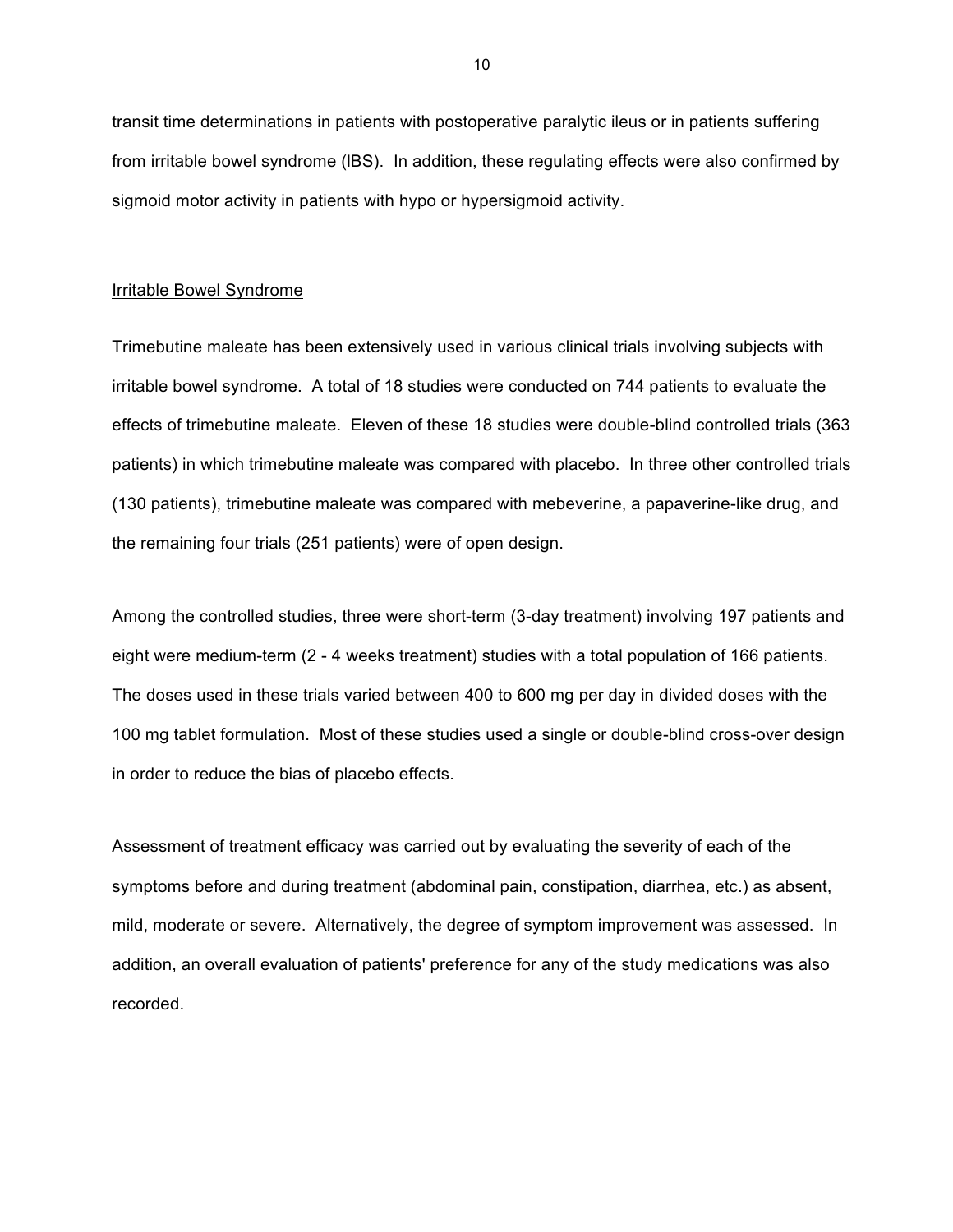A placebo effect was observed in most of these studies during the initial treatment period, i.e. there was no difference in the symptom improvement between the trimebutine and placebo groups. On the subsequent treatment periods however, trimebutine appeared to be more efficacious than placebo.

#### Short-Term Studies

In one of the three short-term cross-over studies (3-day treatment), trimebutine maleate was significantly superior to placebo regardless of whether it was taken as the first or the second treatment. In the other two studies, patients receiving trimebutine maleate as the second treatment improved significantly more than those on placebo.

### Medium-Term Studies

Seven of eight studies were double-blind, cross-over whereas one was of parallel design. The duration of the treatment varied from two to four weeks and the dosage ranged between 300 to 600 mg daily. The following symptoms were evaluated: abdominal pain, constipation, diarrhea and distention/ flatulence. Global evaluation and patients' preference for a specific treatment were recorded at the end of the treatment period.

In three of these studies, the efficacy of trimebutine maleate was superior to placebo; the improvement was statistically significant. Also, analysis of single stool transit (one study) time showed a significant acceleration of transit in patients receiving trimebutine maleate, the median stool transit time being reduced from 52 to 25 hours (p <0.05).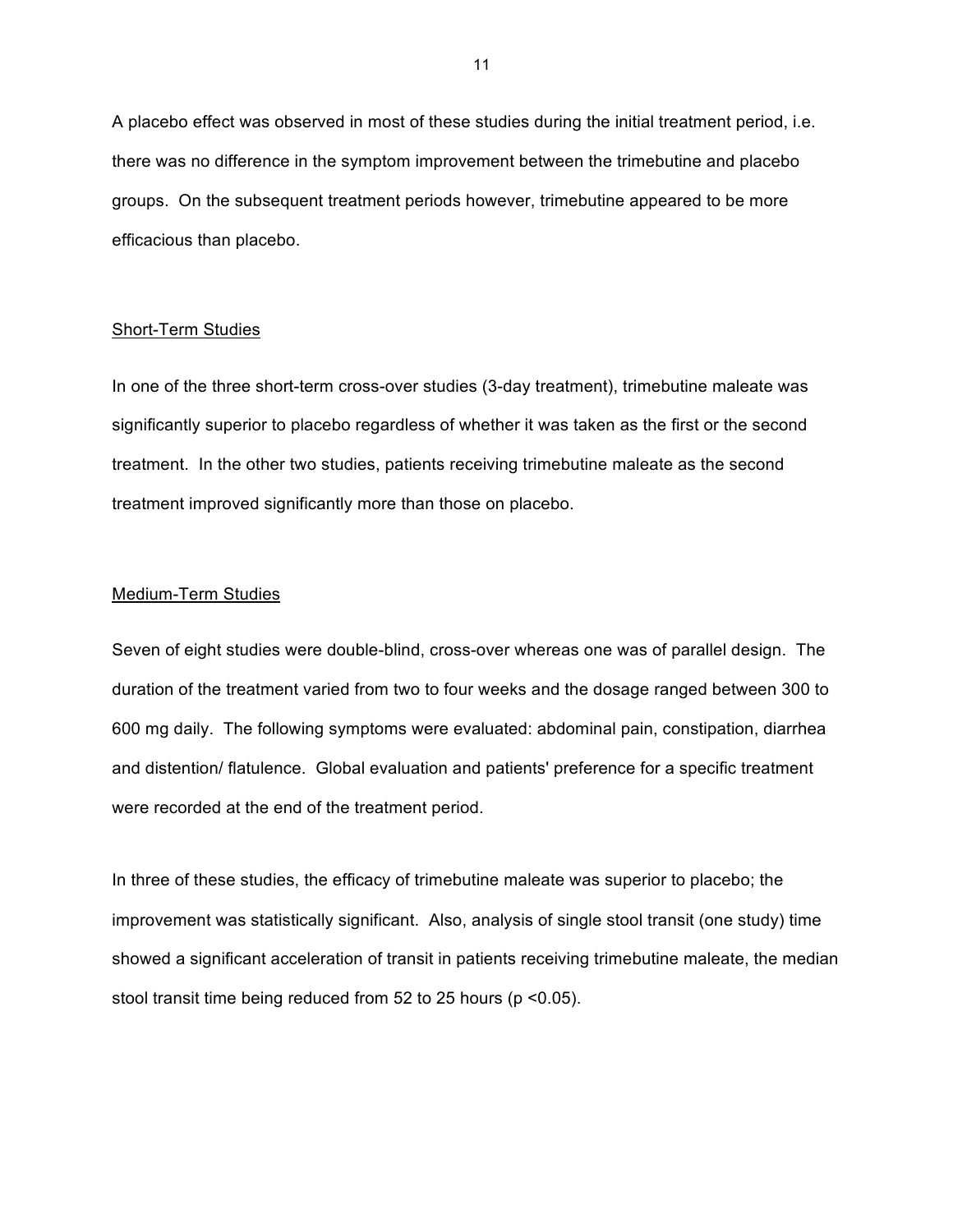Evaluation of data from the global assessment of symptom severity made by the patient and the physician further indicated that severity of symptoms ameliorate in more patients on trimebutine maleate than on placebo. Furthermore, the patients with the most severe initial symptoms demonstrated improvement when given trimebutine maleate.

The results of one study indicated that the effect of trimebutine maleate became evident only after two weeks and persisted for one more week after the therapy was discontinued. In this study, trimebutine maleate gave better improvement than placebo which was significant (p <0.01) with regard to alternating constipation and diarrhea. In other studies, although subjects showed a statistically significant improvement during treatment compared to pre-treatment, there was no significant difference between trimebutine and placebo.

In other controlled trials, trimebutine maleate was compared with mebeverine, a papaverine-like medication. A total of three studies involving 130 patients were conducted. Trimebutine maleate 100 or 200 mg t.i.d. and mebeverine 100 mg t.i.d or q.i.d was administered up to four weeks in patients suffering from irritable bowel syndrome. Both drugs provided statistically significant improvement (p <0.001) of the symptoms of irritable bowel syndrome after two and four weeks of treatment without any significant difference between the two groups. However, the improvement obtained with trimebutine maleate during the third and fourth week of treatment was significantly superior (p <0.001) to that observed with mebeverine. The tolerance was excellent for both drugs.

In a recently published double-blind, placebo controlled study conducted by Shannon et al, trimebutine maleate (200 mg) was administered orally to 11 normal volunteers and nine patients with constipation-predominant irritable bowel syndrome. The postprandial motor activity was measured manometrically in the sigmoid colon.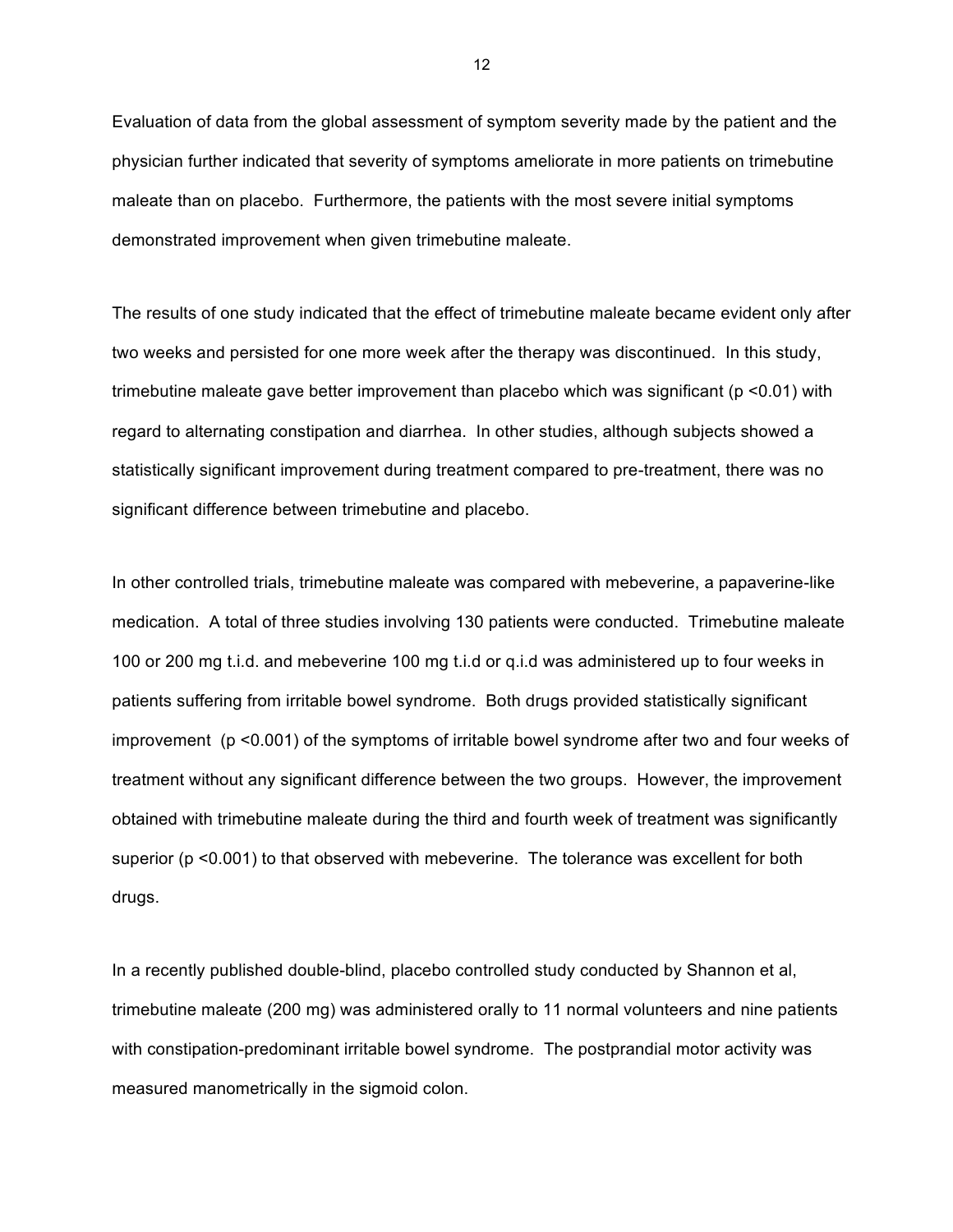Results indicated that, although orally administered, trimebutine maleate had no effect on postprandial sigmoid motor activity in normal subjects, nonetheless it attenuated the increase observed in patients with constipation-predominant irritable bowel syndrome.

In another, double-blind, cross-over study conducted by Schang et al, trimebutine maleate 200 mg daily was administered orally for one month to 24 patients suffering from chronic idiopathic constipation. Results indicated that colonic transit time was significantly reduced (p <0.05) with trimebutine maleate in patients with "delayed" transit time (from 105 ±9 to 60 ±11 hours) while it did not change with placebo (from  $103 \pm 17$  to  $95 \pm 10$  hours). Electrical activity was not influenced by trimebutine maleate or placebo in constipated patients with "normal" transit time, neither before nor after meals.

#### Post-Operative Paralytic Ileus

#### Controlled Studies

Five controlled and 11 open studies were performed to evaluate the clinical effects of trimebutine maleate on postoperative ileus. These studies included 1,123 patients (controlled studies: 340 patients, and open studies: 783 patients).

In the controlled studies, trimebutine maleate was administered at doses of 100 to 400 mg by intravenous or intramuscular routes. Overall results indicated that trimebutine maleate was well tolerated by patients. The time interval to passage of first intestinal gas was shorter in trimebutine maleate treated patients (52  $\pm$ 9 hours) as compared to placebo group (73  $\pm$ 17 hours). Also, the resumption of intestinal motility was significantly faster (68 ±11 hours) in comparison with placebo (88  $\pm$ 18 hours) (p <0.05). In addition, patients in the trimebutine maleate group felt less abdominal discomfort than those in placebo group.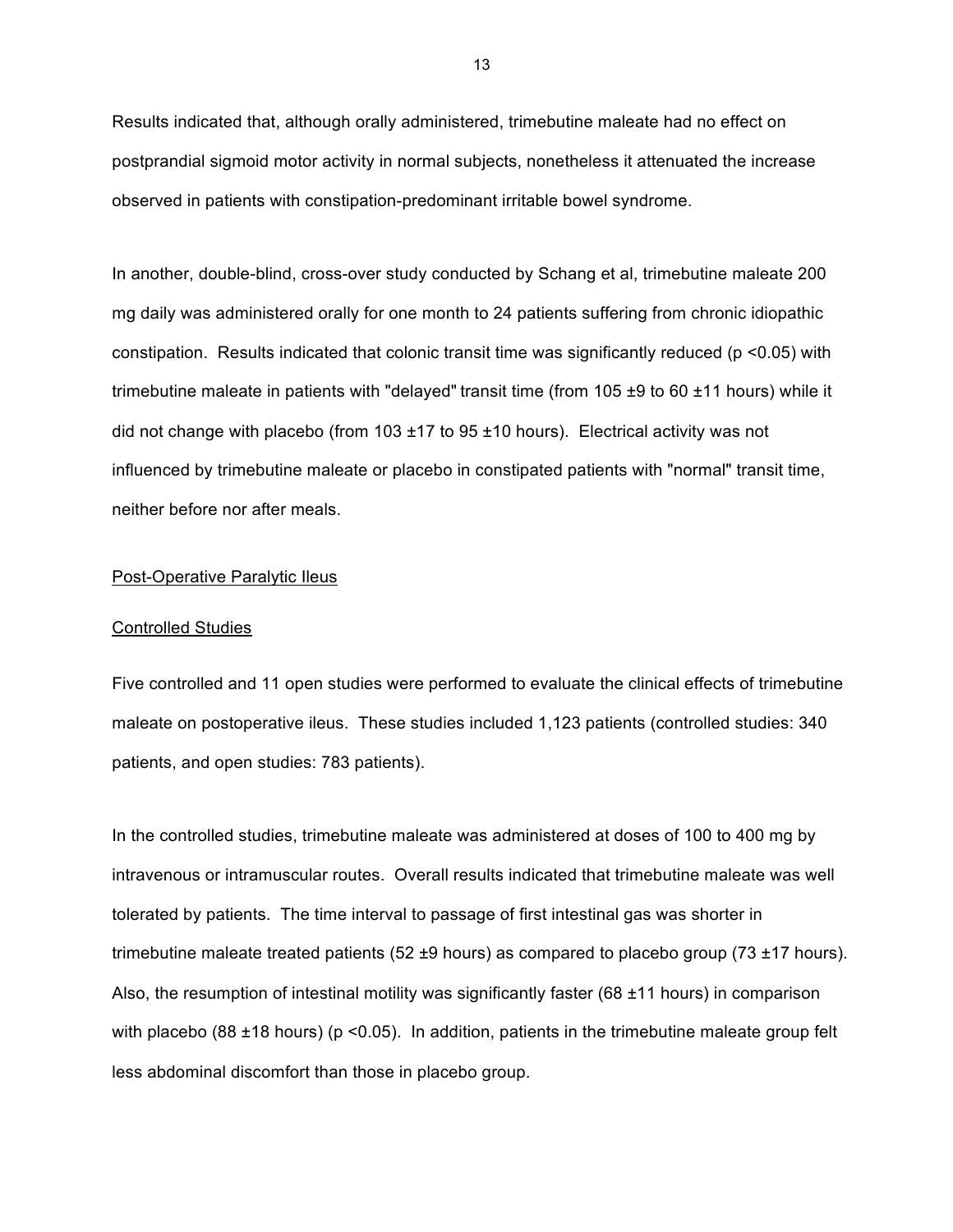Adverse side effects, such as dizziness, nausea and/or vomiting, diarrhea and dry mouth, were reported by 14 of 340 patients (4.1%). These adverse effects were mild in nature and did not require concomitant medication.

## Open Studies

In the 11 open studies, resumption of gases appeared within 48 hours in 66.4% of cases while in 85.4% it appeared within 72 hours. As in the controlled studies, trimebutine maleate helped in improving the postoperative conditions of patients as their abdominal and colonic discomfort, abdominal pain and nausea decreased.

Results indicated that trimebutine maleate had an intense contractile activity on the intestine of the 29 patients treated with the drug compared to 13 patients who did not receive it. Clinically, the study showed that the duration of paralytic ileus was notably shorter in patients treated with trimebutine maleate than in the control group. The passage of the first postoperative gas was reduced by an average of 23% by trimebutine maleate. It was also noted that trimebutine maleate attenuated the symptoms associated with ileus, namely nausea, vomiting, distention and abdominal pain.

### **TOXICOLOGY**

### Acute Toxicity

The acute toxicity of trimebutine maleate estimated by various routes of administration gave the following results ( $LD_{50}$  in mg/kg  $\pm$  S.E.)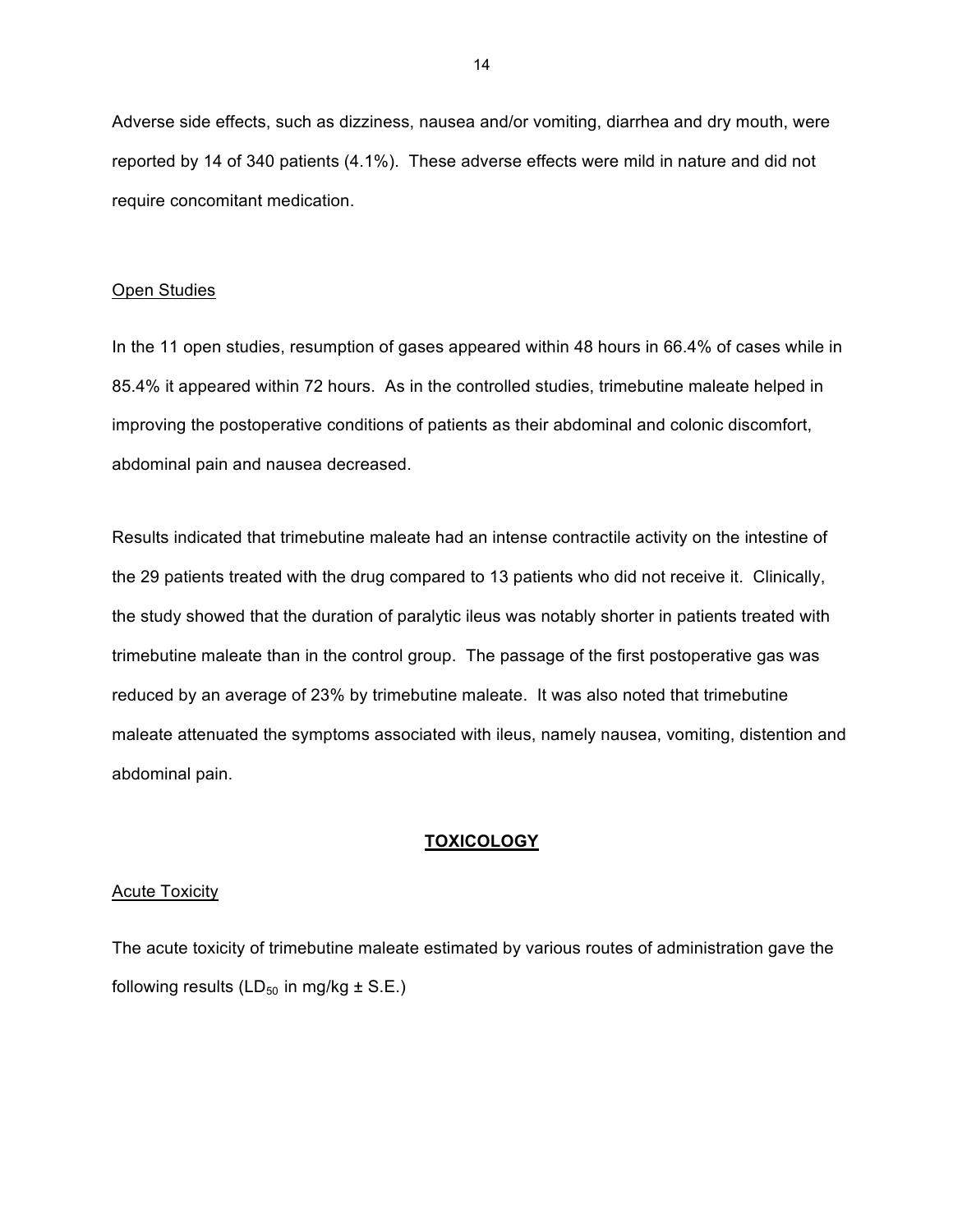|      | <b>MOUSE</b> | <b>RAT</b>   | <b>RABBIT</b>  |
|------|--------------|--------------|----------------|
| Oral | >5000        | >5000        | $2500 \pm 800$ |
| i.p. | $500 \pm 46$ | $550 \pm 55$ | $-$ *          |
| i.v. | $43 \pm 3$   | $16 \pm 3$   | $-$ *          |

\* i.p. and i.v. studies in the rabbit were not performed.

Death was produced by respiratory arrest within 1 minute, 15 minutes and 24 hours after i.v., i.p. or oral dosing, respectively.

The acute i.v. toxicity was studied in anaesthetized dogs with the monitoring of cardiovascular and respiratory functions. At dose levels in the range of 1 to 20 mg per/kg, dose related reductions in respiratory rate and arterial blood pressure were observed.

Death due to respiratory arrest occurred at 40 mg/kg. Cardiac function persisted for almost three minutes after respiratory arrest; therefore, the death occurred due to respiratory arrest and not due to effect on the cardiovascular system.

### Subacute Toxicity

Trimebutine maleate was injected intravenously for four weeks to rats and beagle dogs at doses of 4, 8 and 16 mg/kg/day or 4, 7 and 12.5 mg/kg/day, respectively.

In rats, no specific organ toxicity was observed. In the high dose group, however, there was a high mortality rate since half of the animals died during the study. Death occurred always within 15 seconds of dosing and the animals exhibited signs of acute CNS involvement. Postmortem examination showed a slight weight increase of spleen and adrenals in males at 16 mg/kg/day. The injection sites were of normal appearance.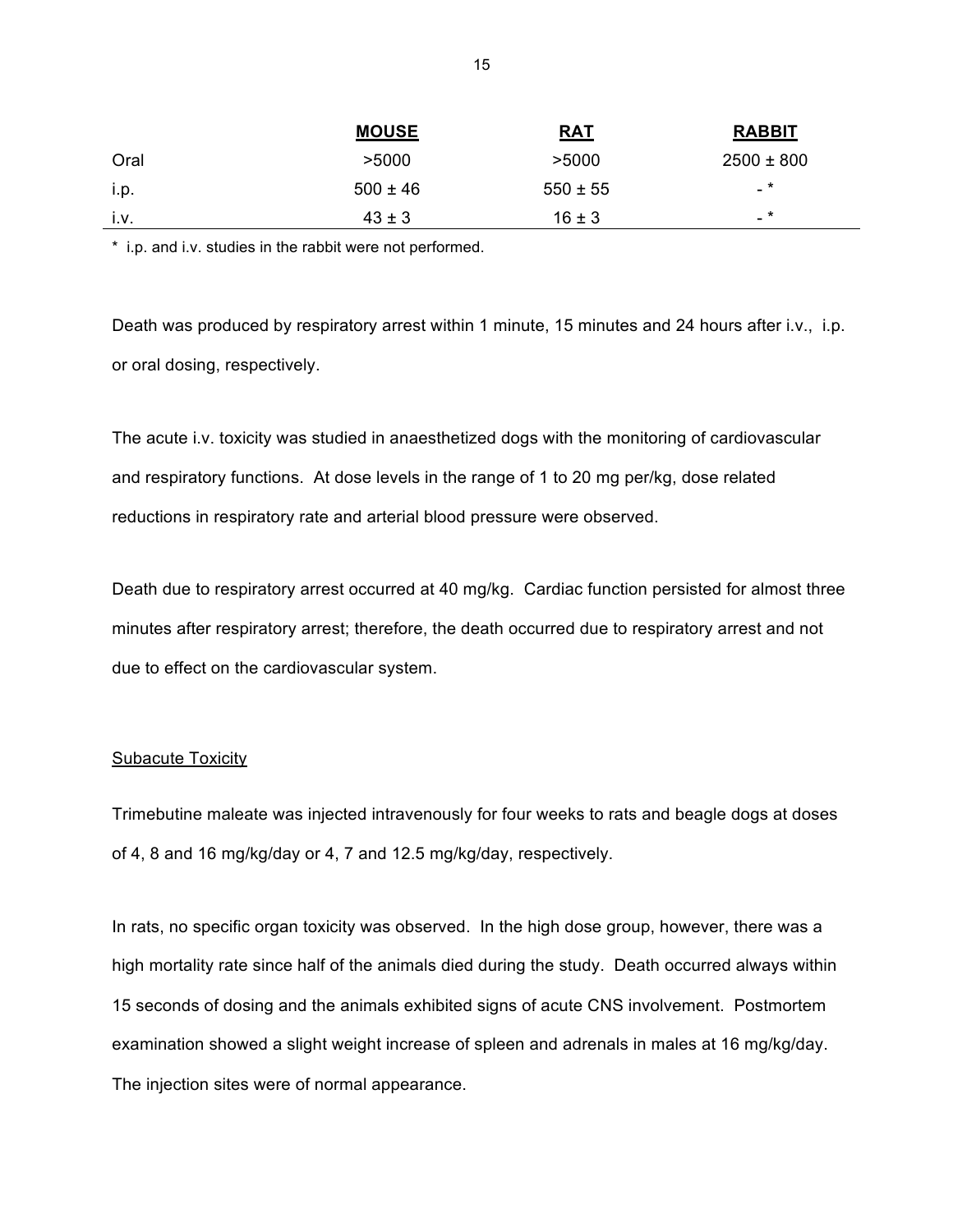In dogs, transient, reversible signs of CNS effects were apparent at 7 and 12.5 mg/kg/day. An overall weight loss was observed in the high dose females while weight gain was decreased in males at 7 and 12.5 mg/kg/day. The injection sites of treated and control animals were comparable.

#### **Chronic Toxicity**

Trimebutine maleate was administered orally for 26 weeks to rats and beagle dogs at dose levels of 40, 220 and 1,210 mg/kg/day or 10, 30 and 90 to 250 mg/kg/day, respectively.

In rats, no overt clinical signs or identifiable specific target organ toxicity were observed. In the high dose groups, a low incidence of mortality occurred. Weight gain decreased at 1,210 mg/kg/day in males and females and in females dosed with 220 mg/kg/day. A moderate elevation of SAP and SGPT appeared at the end of the treatment period in the high dose female group. At 1,210 mg/kg/day, liver and adrenal weights (relative to body weights) were increased, while kidney weights increased in the high dose groups. Histopathological examination did not reveal any abnormalities.

In dogs, adverse clinical signs and weight loss were confined to animals dosed at 250 mg/kg/day. A dose related decreased coagulation time was observed at 90 and 250 mg/kg/day, which was also associated with reduced prothrombin time. At the high dose level, serum albumin decreased while blood urea nitrogen, blood creatinine and liver, kidney or adrenal weights increased. There were no histopathological abnormalities considered related to treatment.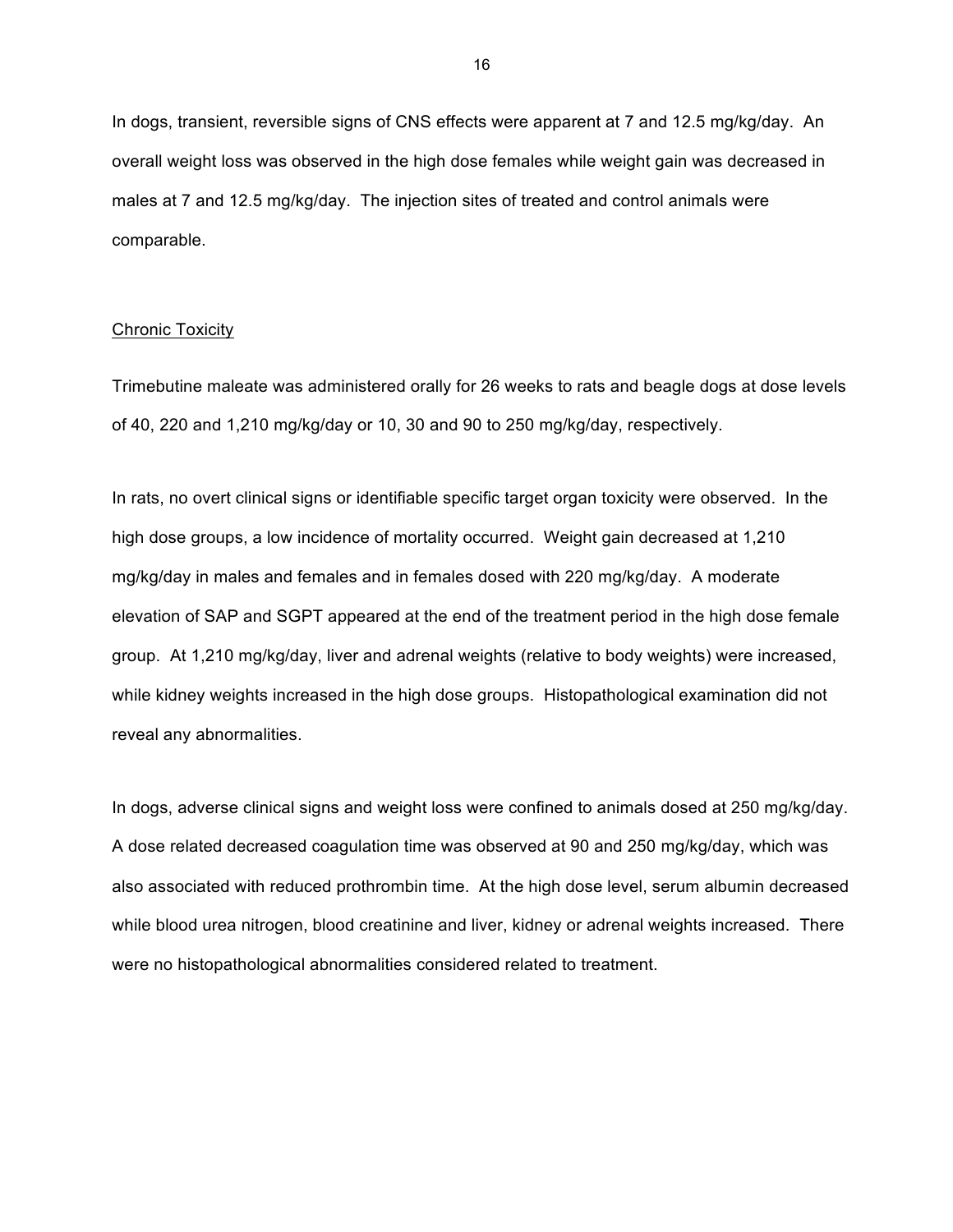## **Teratology**

In rats, teratogenicity studies, fertility and general reproductive studies and pre and postnatal studies were undertaken by the oral and i.m. routes at doses of 100-1,000 mg/kg and 12.5-50 mg/kg, respectively. In teratogenicity studies in rabbits, trimebutine maleate was administered orally and subcutaneously at doses of 50-200 mg/kg and 25-100 mg/kg, respectively.

### **Mutagenicity**

No teratogenic abnormalities were found during the course of these studies and trimebutine maleate had no adverse effects on fertility, reproduction, course and outcome of pregnancy and offspring development during lactation.

In vivo, a mutagenicity study in mice at dose levels of 3,000-12,000 mg/kg and in vitro mutagenicity and carcinogenicity studies failed to show any evidence of bone marrow toxicity or mutagenic and carcinogenic potential of trimebutine maleate.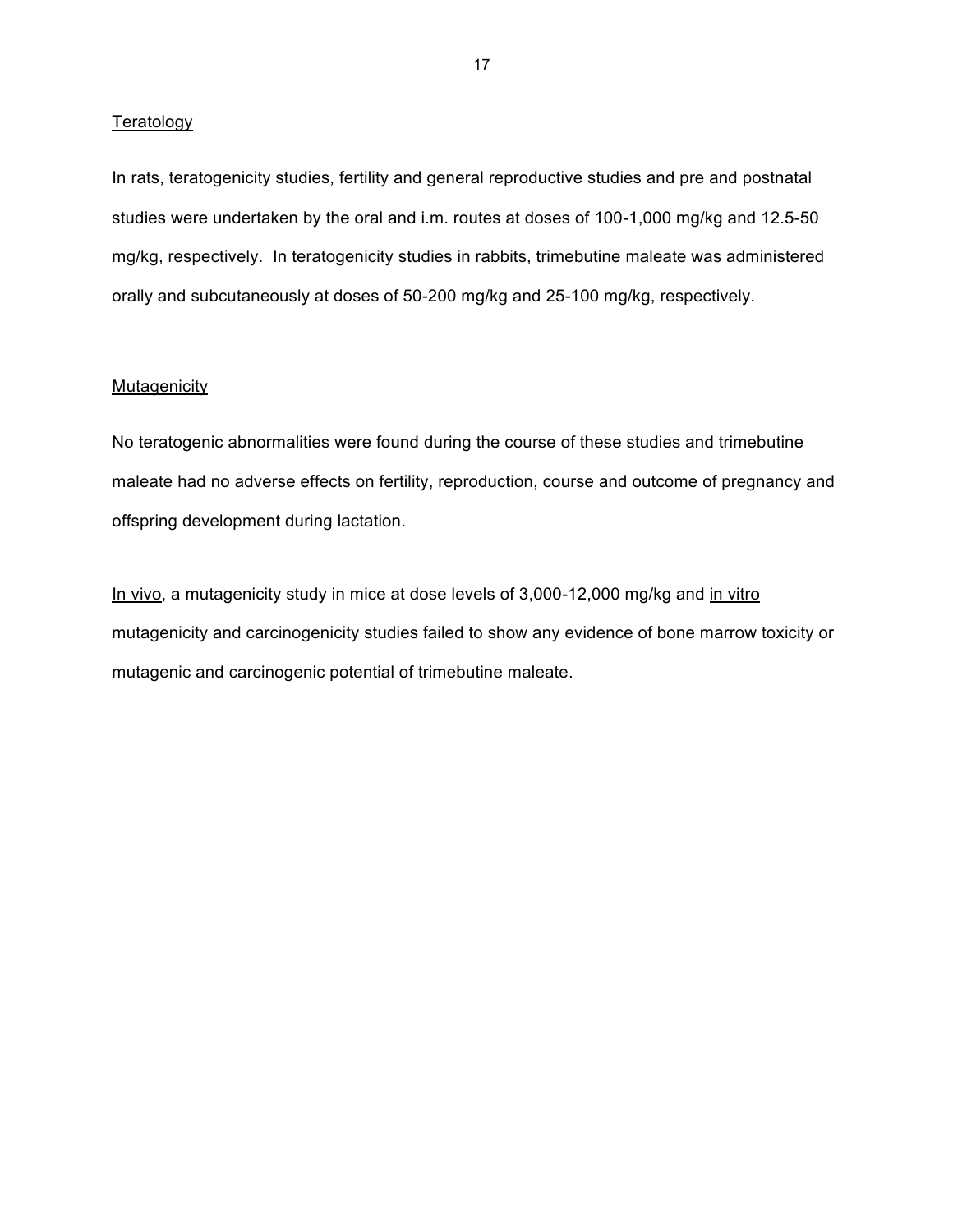## **BIBLIOGRAPHY**

- 1. Arsac M. Expérimentation clinique du Débridat en chirurgie générale. Hop Inf Therap 1972; 3, 2: 103-106.
- 2. Bantman C. Conclusions d'une application du Débridat en médecine pratique dans les colopathies. Hop Inf Therap 1972; 3, 4: 213-214.
- 3. Cinqualbre J, Lampert M, Avalos S, Forster E. Essai clinique d'un nouveau péristaltogène agissant au niveau des synapses digestives. J Med Strasbourg 1973; 4, 12: 973-976.
- 4. Cope A. Etude clinique comparative de l'association clidinium (br)-chlordiazepoxide et de la trimébutine dans le traitement des colopathies fonctionnelles. Med Chir Dig 1981; 10, 8: 713- 717.
- 5. Corazza GR, Vaira D, Milletti S, Vanzini S, Gasbarrini G. Controlled clinical evaluation of pinaverium bromide and trimebutine in functional disorders of the colon. Acta Therapeutica 1983; 9: 383-389.
- 6. Dika-N'Sangue, Ekwe, Bell, Lartizien. La trimebutine: médicament dans les suites opératoires de la chirurgie abdomino-pelvienne. Gas Med France 1974; 81, 3: 276-278.
- 7. Dornier R. Expérimentation clinique de la trimébutine. Ann Med Nancy 1972; 11: 1647-1651.
- 8. Fabre P, Izquierdio Ch, Mayeux CI, Parneix M. Intérêt postopératoire de la trimébutine en chirurgie abdominale. Bordeaux Medical 1973; 2: 203-208.
- 9. Fielding JF. Double-blind trial of trimebutine in the irritable bowel syndrome. Ir Med J 1980; 73, 10: 377-379.
- 10. Francillon J, Philippe MP. Essais en chirurgie abdominale d'une nouvelle molécule, la trimébutine, dans les reprises du transit postopératoire. Lyon Med 1971; 225, 4: 363-365. Gaz Med France 1971; 5, 30: 39-42.
- 11. Frexinos J, Fioramonti J, Bueno L. Effect of trimebutine on colonic myoelectrical activity. Fur J Clin Pharmacol 1985; 28: 181-185.
- 12. Grenier JF, Schang JC, Dauchel J. Etude électromyographique des effets de la trimébutine sur la motricité intestinale au cours de la période postopératoire. J Med Strasbourg 1977; 8, 5: 335-338.
- 13. Guilmin M. Etude du Débridat dans les suites de la chirurgie abdominale. Arch Med Ouest 1973; 5, 4.
- 14. Isman H, Lupo B, Narache R. Effet Débridat (trimébutine) sur la motricité signoidienne et recto-sigmoidienne chez le sujet normal et chez le colopathe. Gaz Med France 1982; 89, 11: 1272-1276.
- 15. Lagache G, Dumont, Chevert J, Proye C. Appréciation clinique de l'efficacité de la tolérance de la trimébutine dans les reprises de transit postopératoire en chirurgie abdominale. Lille Med 1971; 16, 8, supp. 4: 1209-1210.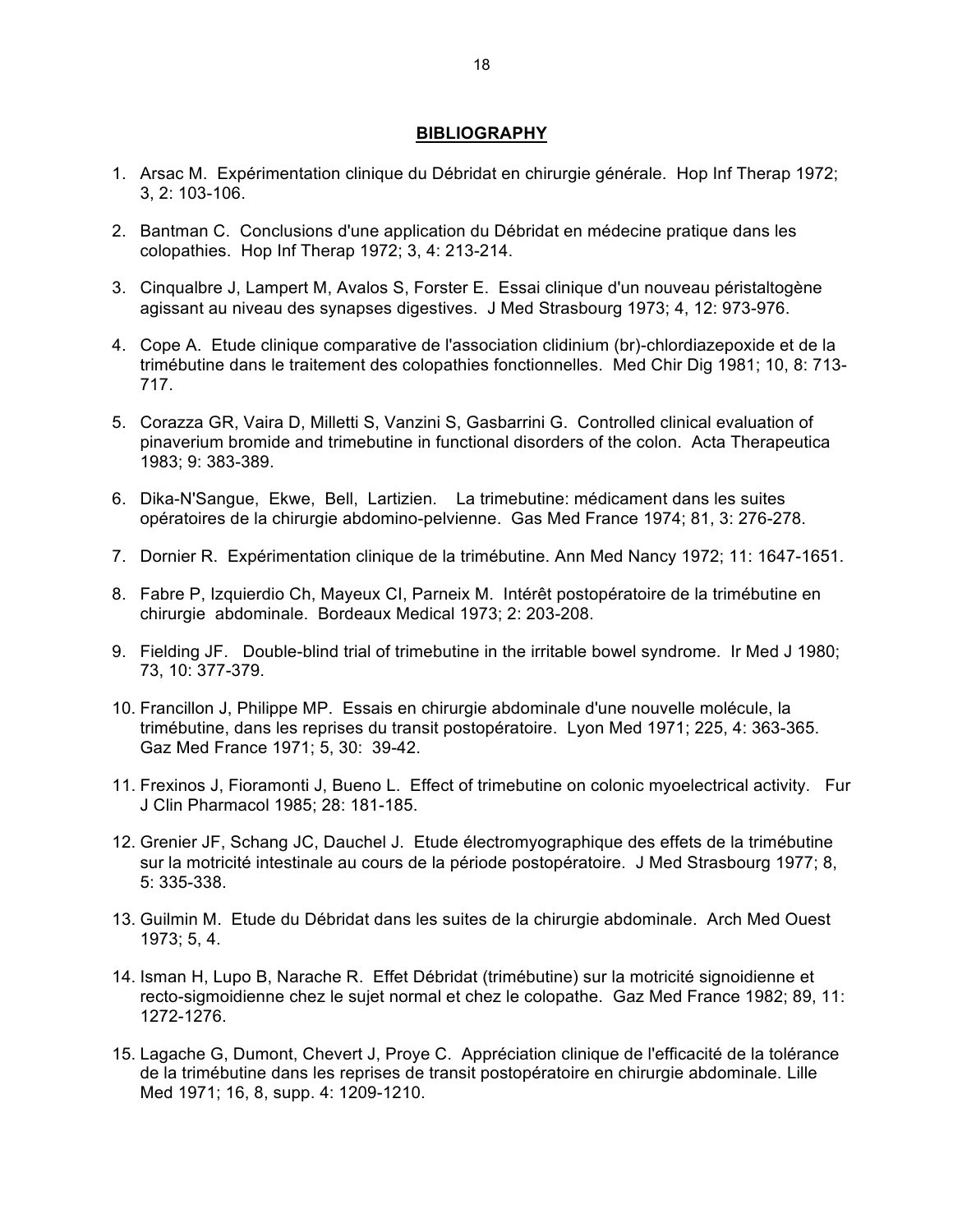- 16. Le Bras JY. Contribution à l'étude clinique de l'action de la trimébutine sur le comportement de l'appareil digestif après intervention en chirurgie abdominale majeure. Ouest Medical 1973; 26, 3: 317-320.
- 17. Lee SW. Essai clinique de la ploytubine sur des patients présentant des symptômes du côlon irritable. Le Nouveau Journal Médical 1981; 24, 9.
- 18. Luttecke K. A three-part controlled study of trimebutine in the treatment of irritable colon syndrome. Curr Med Res Opin 1980; 6, 6: 437-443.
- 19. Luttecke K. A trial of trimebutine in spastic colon. J Int Med Res 1978; 6, 2: 86-88.
- 20. Malavaud A. Essai de la trimébutine dans la reprise du transit digestif en chirurgie abdominale. Anesth Analg Rea 1972; 29, 1: 65-69.
- 21. Meunier P. Effets de la trimébutine sur la motricité colique dans les colopathies. Gastroenterol Clin Biol 1980; 4, Ibis: 261A.
- 22. Moctezuma U, Gastro B, Leon B, Guerra I. Trimebutine en el tratamiento del colon irritable. Invest Med Int 1977; 4, 1: 71-74.
- 23. Moine D, Picard P. Une nouvelle thérapeutique dans les suites opératoires de la chirurgie abdominale et dans les troubles du transit intestinal. Gaz Med France 1971; sup. 30: 43-44.
- 24. Moshal MG, Herron M. A clinical trial of trimebutine (Mebutin) in spastic colon. J Int Med Res 1979; 7, 3: 31-234.
- 25. Reboa G, Bertoglio C, Terrizzi A, et al. L'azione della trimebutina sull acttivita electrica e manometrica del colon normal e patologico. Rivista Di Gastro-Enterologia 1976; 28, 1: 1-16.
- 26. Sarna S, Chevy WY, London RE, Dodds WJ, Myers T, Chang TM. Cause-and-effect relationship between motilin and migrating myoelectric complexes. Am J Physiol 1984; 245: G277-G284.
- 27. Sasaki D, Kido A, Yoshida Y. Effect of antispasmodic drugs on the colonic motility II: Clinical study in man. Int J Clin Pharmacol Ther Toxicol 1984; 22, 7: 338-341.
- 28. Schang JC, Devroede G, Pilote M. Beneficial effects of trimebutine in patients suffering from irritable bowel disease (lBS) with normal transit or constipation. Gastroenterology 1988; 94 (5): 403.
- 29. Shannon S, Hollingsworth J, Cook JJ, Collins SM. Effects of trimebutine on postprandial colonic motor activity in healthy subjects and patients with irritable bowel syndrome. Gastrointestinal Motility 1989; 1(1): 9-14.
- 30. Stoppa R, Petit J. Résultats de l'utilisation de la trimébutine en chirurgie abdominale. J Sci Med Lille 1972; 90, 8: 319-320.
- 31. Tete R, Grossetete JL. La trimébutine en gastro-entérologie. Cahiers Médicaux Lyonnais 1971; 47, 35: 3971.